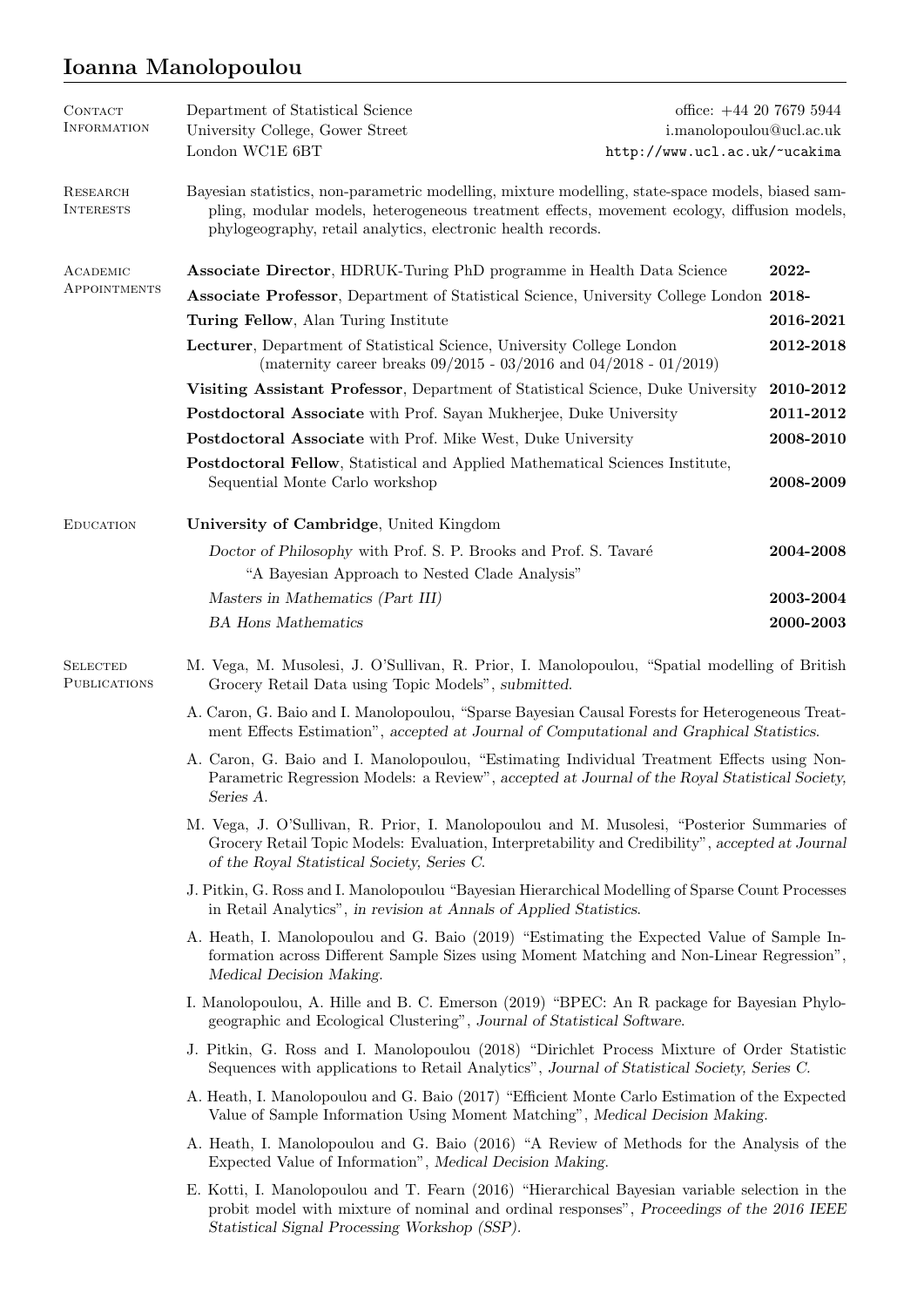- A. Heath, I. Manolopoulou and G. Baio (2016) "Efficient High-Dimensional Gaussian Process Regression to calculate the Expected Value of Partial Perfect Information in Health Economic Evaluations", Statistics in Medicine.
- P.R. Hahn, J. Murray and I. Manolopoulou (2016) "Flexible prior specification for partially identified nonlinear regressions with binary responses", Journal of the American Statistical Association.
- I. Manolopoulou, T. B. Kepler and D. M. Merl (2012) "Mixtures of Gaussian Wells: Theory, Computation and Application", Computational Statistics and Data Analysis.
- I. Manolopoulou, M. P. Matheu, M. D. Cahalan, M. West and T. B. Kepler (2012) "Bayesian Spatio-Dynamic Modelling in Cell Motility Studies: Learning Nonlinear Taxic Fields Guiding the Immune Response", Journal of the American Statistical Association, with discussion. Selected as the 2012 JASA Applications & Case Studies presentation at JSM 2012 out of all articles published in JASA, A&CS that year.
- I. Manolopoulou and B. C. Emerson (2012) "Phylogeographic Ancestral Inference Using the Coalescent Model on Haplotype Trees", Journal of Computational Biology.
- I. Manolopoulou, L. Legarreta, B. C. Emerson, S. P. Brooks and S. Tavaré (2011) "A Bayesian Approach to Phylogeographic Clustering", Journal of the Royal Society Interface Focus.
- I. Manolopoulou, C. Chan and M. West (2010) "Selection Sampling from Large Datasets for Targeted Inference in Mixture Modeling", Bayesian Analysis, with discussion.
- S. P. Brooks, I. Manolopoulou, B. C. Emerson (2007) "Assessing the Effect of Genetic Mutation A Bayesian Framework for Determining Population History from DNA Sequence Data", Bayesian Statistics 8.
- M. Kelbert, I. Manolopoulou, I. Sazonov and Y. M. Suhov (2006) "Large Deviations for a Model of Excess of Loss Re-insurance", Markov Processes and Related Fields.
- SOFTWARE R-package BPEC, Bayesian Phylogeographic and Ecological Clustering.

**SELECTED PRESENTATIONS** 

- CMStatistics 2020, invited talk, Topic Modelling for Grocery Retail Baskets.
	- EBEB 2019, keynote speaker, Computationally effcient methods for Value of Information measures.
		- CMStatistics 2019, invited talk, Nonparametric Bayesian Inference and Goodness of Fit Testing for Stochastic Differential Equations Applied to Animal Movement Modelling.
		- ISBIS 2018, invited talk, Bayesian hierarchical modelling of sparse count processes with applications in retail analytics.
		- ERCIM 2017, invited talk, Bayesian hierarchical modelling of sparse count processes with applications in retail analytics.
		- IoT2SUSTAIN, 2017, invited presentation, Bayesian modelling for modern data sources.
		- JSM 2017, invited talk (declined).
		- Alan Turing Institute Fellow Talk, 2016, Dirichlet process mixtures of order-sparse data in retail analytics.
		- UCL Research festival 2016, invited talk, Big observational data: reconciling non-random samples of binary outcomes.
		- Fisher centre meeting 2016, invited talk, Bayesian modelling of motion trajectories using diffusion processes.

dunnhumby 2015, invited talk, Modular priors for partially identified models in biased sampling.

- ERCIM 2016, invited talk (declined).
- UCLID (Understanding Complex and Large Industrial Data) 2014, invited talk, Nonlinear regression models with partially identified parameters: computation and efficient sensitivity analysis.
- ERCIM 2014, invited talk, Flexible modelling of turbulent in-flows using radial basis functions.
- ISBA 2014, contributed talk, Modular priors for partially identified models in biased sampling.
- JSM 2012, JASA Applications & Case Studies invited talk, Bayesian spatio-dynamic modeling in cell motility studies: learning nonlinear taxic fields guiding immune response.
- ISBA 2012, invited talk, Semi-parametric dynamic Bayesian modeling in nonlinear state-space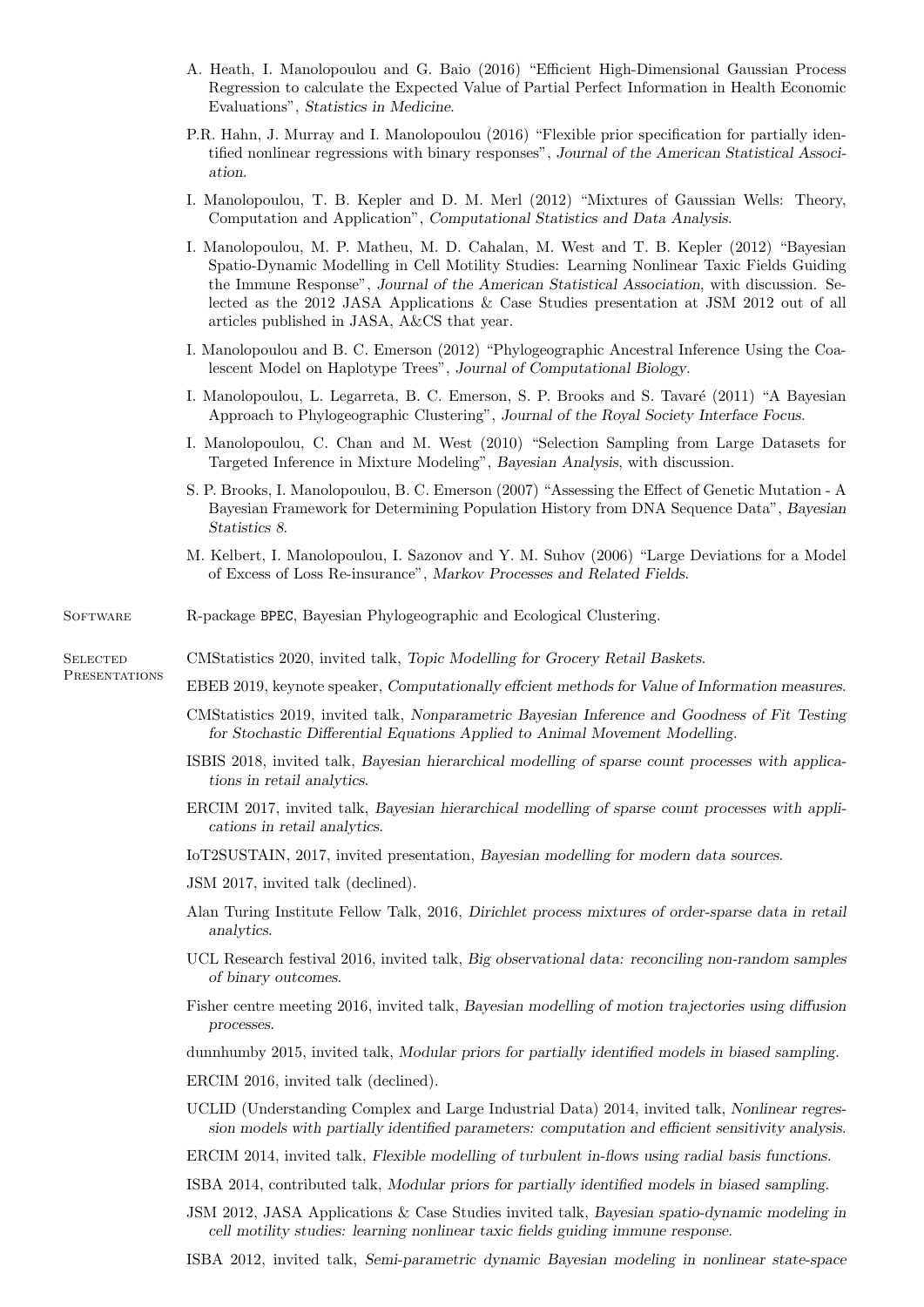processes.

|                                  | BISP 2011, invited talk, Semi-parametric Bayesian modelling of inhomogeneous tactic fields.                                                                           |  |
|----------------------------------|-----------------------------------------------------------------------------------------------------------------------------------------------------------------------|--|
|                                  | JSM 2011, invited talk, Selection sampling from large datasets for targeted inference in mixture<br>modeling.                                                         |  |
|                                  | ISBA 2010, invited talk, Dynamic spatial modeling in inhomogeneous force fields.                                                                                      |  |
| ROUNDTABLE<br><b>DISCUSSIONS</b> | Invited participant in "AI in Health and Care" (2019) organised by the Academy for Medical<br>Sciences and the Royal Society.                                         |  |
|                                  | Invited participant in digital ethics summit (2017).                                                                                                                  |  |
|                                  | Invited discussant in roundtable on machine learning and the financial sector organised the Bank<br>of England and the Royal Society (2017).                          |  |
|                                  | Invited discussant in roundtable on algorithmic accountability, Royal Statistical Society (2017).                                                                     |  |
| <b>FUNDING</b>                   | (Co-I) BHF-Turing funding call, "Machine learning in myocardial infarction to improve risk pre-<br>diction and inform treatment decisions".                           |  |
|                                  | (Fellowship) Alan Turing Institute Fellowship (2016-2019).                                                                                                            |  |
|                                  | (PhD supervisor) Fully funded Turing PhD studentship (2017-2020).                                                                                                     |  |
|                                  | (Collaborator) Co-funded dunnhumby studentship (2017-2020).                                                                                                           |  |
|                                  | (PhD supervisor) Co-funded dunnhumby studentship (2014-2017).                                                                                                         |  |
|                                  |                                                                                                                                                                       |  |
| AWARDS                           | Higher Education Academy Fellowship, 2015.                                                                                                                            |  |
|                                  | ISBA Mitchell Prize, 2012.                                                                                                                                            |  |
|                                  | SAMSI Research Highlight, 2009.                                                                                                                                       |  |
|                                  | Smith/Knight Essay Prize, 2006.                                                                                                                                       |  |
|                                  | Fellow of the Cambridge European Society, 2005.<br>Trinity College Internal Graduate Studentship, 2004.                                                               |  |
|                                  |                                                                                                                                                                       |  |
|                                  | Cambridge European Trusts Honorary Scholar, 2004.                                                                                                                     |  |
|                                  | Trinity College Senior Scholarship, 2002.                                                                                                                             |  |
| PROFESSIONAL                     | Associate Editor, Journal of the Royal Statistical Society, Series C (2021-present).                                                                                  |  |
| <b>SERVICE</b>                   | Associate Editor, Bayesian Analysis (2019-present).                                                                                                                   |  |
|                                  | UCL co-lead, HDRUK-Turing Health Data Science PhD programme. (2019-present)                                                                                           |  |
|                                  | Board of Directors, International Society for Bayesian Analysis (2019-present).                                                                                       |  |
|                                  | Department of Statistical Science Graduate Admissions Tutor (2016-present).                                                                                           |  |
|                                  | The industrialisation and professionalisation of Data Science, joint workshop by Alan Turing In-<br>stitute and the Royal Statistical Society, 2018 (lead organiser). |  |
|                                  | International Society for Business and Industrial Statistics meeting, 2018 (scientific committee).                                                                    |  |
|                                  | BayesComp, 2018 (scientific committee).                                                                                                                               |  |
|                                  | Theory of Big Data conference, 2016, 2017 (scientific committee).                                                                                                     |  |
|                                  | Data Science Section committee, Royal Statistical Society (2017-2019).                                                                                                |  |
|                                  | Network of Computational Statistics and Machine Learning Management Group (2013-2016).                                                                                |  |
|                                  | Women in Mathematical Sciences events organiser (2016-present).                                                                                                       |  |
|                                  | Department of Statistical Science Graduate Committee (2014-2019).                                                                                                     |  |
|                                  | UCL Computational Statistics and Machine Learning Management Group (2012-2016).                                                                                       |  |
| <b>TEACHING</b>                  | UCL, STAT0023: Computing for Practical Statistics, 2020, 2021, 2022.                                                                                                  |  |
|                                  | UCL, STAT0030/STATG003: Introduction to Statistical Computing, 2017, 2020, 2021.                                                                                      |  |
|                                  | UCL, STAT1005: Further Probability and Statistics, 2012-2015, 2017.                                                                                                   |  |
|                                  | UCL, STAT1006: Introduction to Practical Statistics, 2013-2014.                                                                                                       |  |
|                                  |                                                                                                                                                                       |  |
|                                  | UCL, STAT6102: Introductory Statistical Methods, 2013-2014.                                                                                                           |  |